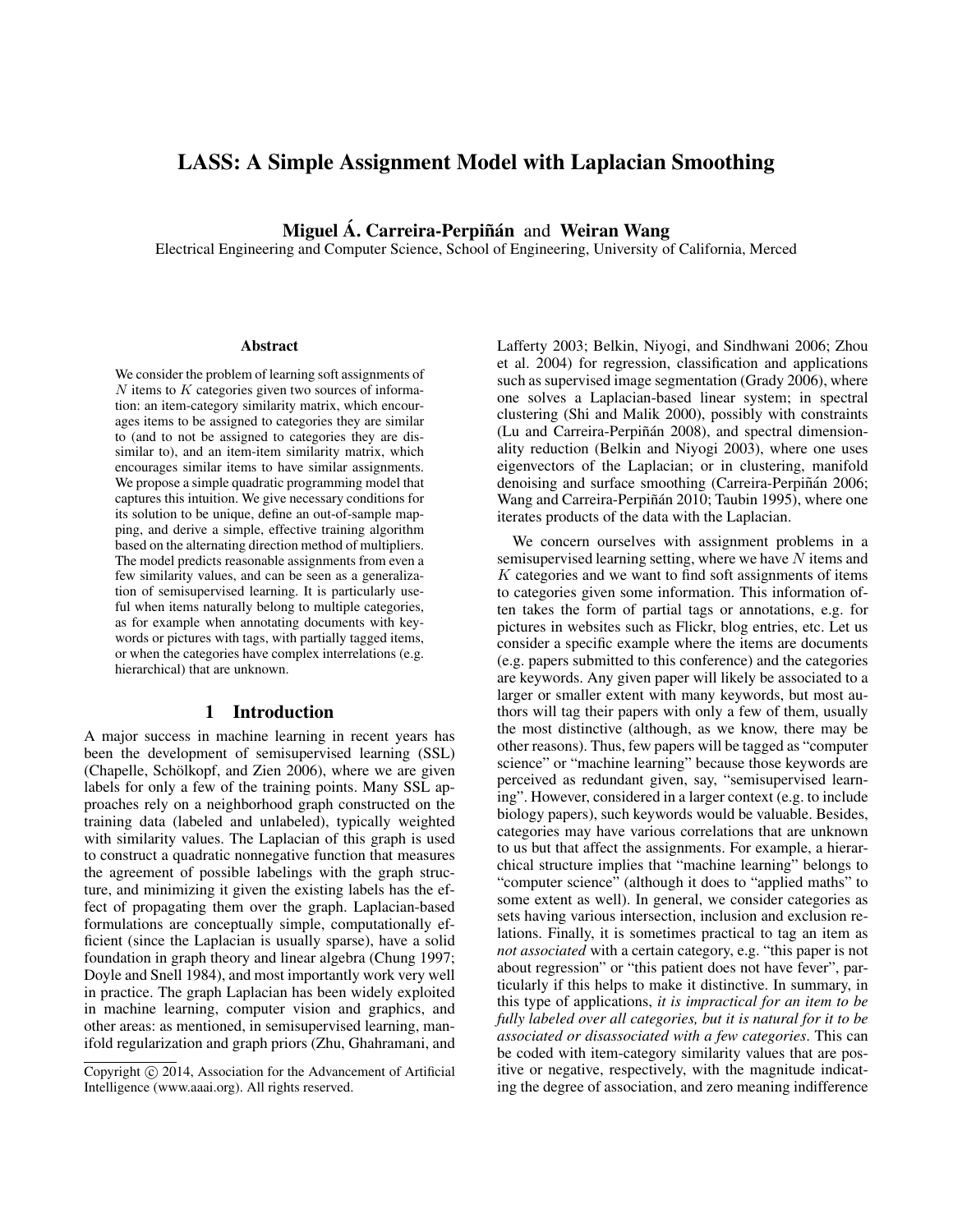or ignorance. We call this source of partial supervisory information, which is specific for each item irrespectively of other items, the *wisdom of the expert*.

We also consider another practical source of information. Usually it is easy to construct a similarity of a given item to other items, at least its nearest neighbors. For example, with documents or images, this could be based on a bagof-words representation. We would expect similar items to have similar assignment vectors, and this can be captured with an item-item similarity matrix and its graph Laplacian. We call this source of information, which is about an item in the context of other items, the *wisdom of the crowd*.

In this paper, we propose a simple model that combines both types of information as a quadratic program. We give some properties of the solution, define an out-ofsample mapping, derive a training algorithm, and illustrate the model with document and image data. Proofs and derivations are in (Carreira-Perpiñán and Wang 2014).

# **2 The Laplacian Assignment (LASS) Model**

We consider the following assignment problem. We have  $N$ items and K categories, and we want to determine soft assignments  $z_{nk}$  of each item n to each category k, where  $z_{nk} \in [0,1]$  and  $\sum_{k=1}^{K} z_{nk} = 1$  for each  $n = 1, ..., N$ . We are given two similarity matrices, suitably defined, and typically sparse: an item-item similarity matrix  $W$ , which is an  $N \times N$  matrix of affinities  $w_{nm} \geq 0$  between each pair of items n and m; and an item-category similarity matrix  $G$ , which is an  $N \times K$  matrix of affinities  $g_{nk} \in \mathbb{R}$  between each pair of item n and category  $k$  (negative affinities, i.e., dissimilarities, are allowed in **). We want to assign items** to categories optimally as follows:

$$
\min_{\mathbf{Z}} \quad \lambda \operatorname{tr} \left( \mathbf{Z}^T \mathbf{L} \mathbf{Z} \right) - \operatorname{tr} \left( \mathbf{G}^T \mathbf{Z} \right) \tag{1a}
$$

$$
\text{s.t.} \quad \mathbf{Z}\mathbf{1}_K = \mathbf{1}_N, \ \mathbf{Z} \ge \mathbf{0} \tag{1b}
$$

where  $\lambda > 0$ ,  $\mathbf{1}_K$  is a vector of K ones, and **L** is the  $N \times N$  graph Laplacian matrix, obtained as  $\mathbf{L} = \mathbf{D} - \mathbf{W}$ , where  $\overline{\mathbf{D}} = \text{diag}\left(\sum_{n=1}^{N} w_{nm}\right)$  is the degree matrix of the weighted graph defined by  $W$ . The problem is a quadratic program (QP) over an  $N \times K$  matrix  $\mathbf{Z} = (\mathbf{z}_1, \dots, \mathbf{z}_K)$ , i.e.,  $\overline{NK}$  variables<sup>1</sup> altogether, where  $z_k$ , the *k*th column of **Z**, contains the assignments of each item to category  $k$ . We will call problems of the type (1) *Laplacian assignment problems (LASS)*. Minimizing objective (1a) encourages items to be assigned to categories with which they have high similarity (the linear term in G), while encouraging similar items to have similar assignments (the Laplacian term in L), since  $\text{tr}\left(\mathbf{Z}^T\mathbf{L}\mathbf{Z}\right) = \frac{1}{2}\sum_{n,m=1}^{N} w_{nm} \left\|\mathbf{z}_n - \mathbf{z}_m\right\|^2$  where  $\mathbf{z}_n$  is the nth row of  $Z$ , i.e., the assignments for item n. Although we could absorb  $\lambda$  inside G, we will find it more convenient to fix the scale of each similarity  $g_{nk}$  to, say, the interval  $[-1, 1]$ (where  $\pm 1$  mean maximum (dis)similarity and 0 ignorance), and then let  $\lambda$  control the strength of the Laplacian term.

**Particular cases** We can determine the solution(s) for the extreme values of  $\lambda$ . (1) If  $\lambda = 0$ , then the LASS problem is a linear program and separates over each item  $n = 1, \ldots, N$ . The solution is  $z_{nk} = \delta(k - k_{max}(n))$  where  $k_{max}(n)$  =  $\arg \max \{g_{nk}, k = 1, ..., K\},$  i.e., each item is assigned to its most similar category. This tells us what the linear term can do by itself. (2) If  $\lambda = \infty$  or  $G = 0$ , then the LASS problem is a QP with an infinite number of solutions of the form  $z_n = z_m$  for each  $n, m = 1, ..., N$ , i.e., all items have the same assignments. This tells us what the Laplacian term can do by itself. With intermediate  $\lambda > 0$ , more interesting solutions appear (particularly when the similarity matrices are sparse), where the item-category similarities are propagated to all points through the item-item similarities.

We can also show: (1) An item for which no similarity to any category is given (i.e., no expert information) receives as assignment the average of its neighbors. This corresponds to the SSL prediction. (2) A category for which no item has a positive similarity receives no assignments.

**Existence and unicity of the solution** The LASS problem is a convex QP, so general results of convex optimization tell us that all minima are global minima. However, since the Hessian of the objective function is positive semidefinite, there can be multiple minima. Theorem 2.1 characterizes the solutions, and its corollary gives a sufficient condition for the minimum to be unique.

**Theorem 2.1.** *Assume the graph Laplacian* L *corresponds to a connected graph and let*  $\mathbf{Z}^* \in \mathbb{R}^{N \times K}$  *be a solution (minimizer) of the LASS problem* (1)*. Then, any other solu*tion has the form  $\mathbf{Z}^* + \mathbf{1}_N \mathbf{p}^T$  where  $\mathbf{p} \in \mathbb{R}^{K}$  satisfies the *conditions:*

$$
\mathbf{p}^T \mathbf{1}_K = 0
$$
,  $\mathbf{p}^T (\mathbf{G}^T \mathbf{1}_N) = 0$ ,  $\mathbf{Z}^* + \mathbf{1}_N \mathbf{p}^T \geq 0$ . (2)

*In particular, for each*  $k = 1, ..., K$  *for which*  $\exists n \in$  $\{1, \ldots, N\}$ :  $z_{nk}^* = 0$ , then  $p_k \geq 0$ .

**Corollary 2.2.** *Under the assumptions of th. 2.1, if*  $\max_k \left( \min_n \left( z_{nk}^* \right) \right) = 0$  then the solution  $\mathbf{Z}^*$  is unique.

Note the following. If the graph Laplacian L corresponds to a graph with multiple connected components, then the LASS problem separates into a problem for each component, and theorem 2 holds in each component. Computationally, it is also more efficient to solve each problem separately. The set (2) of solutions to a LASS problem is a convex polytope. The condition of corollary 2.2 means that each category has at least one item with a zero assignment to it. In practice, we can expect this condition to hold, and therefore the solution to be unique, if the categories are sufficiently distinctive and  $\lambda$  is small enough. Experimentally, we have not found nonunique solutions. Practically, one can always make the solution unique by replacing **L** with  $\mathbf{L} + \epsilon \mathbf{I}_N$ where  $\epsilon > 0$  is a small value, since this makes the objective strongly convex. (This has the equivalent meaning of adding a penalty  $\epsilon ||\mathbf{Z}||_F^2$  to it, which has the effect of biasing the assignment vector  $z_n$  of each item towards the simplex barycenter, i.e., uniform assignments.) However, as noted, nonunique solutions appear to be very rare with practical data, so this does not seem necessary.

<sup>&</sup>lt;sup>1</sup>We will use a boldface vector  $z_n$  or to mean the *n*th row of **Z** (as a column vector), and a boldface vector  $z_k$  to mean the kth column of **Z** (likewise for  $\mathbf{g}_n$  or  $\mathbf{g}_k$ ). The context and the index  $(n \text{ or } k)$  will determine which is the case. This mild notation abuse will simplify the explanations.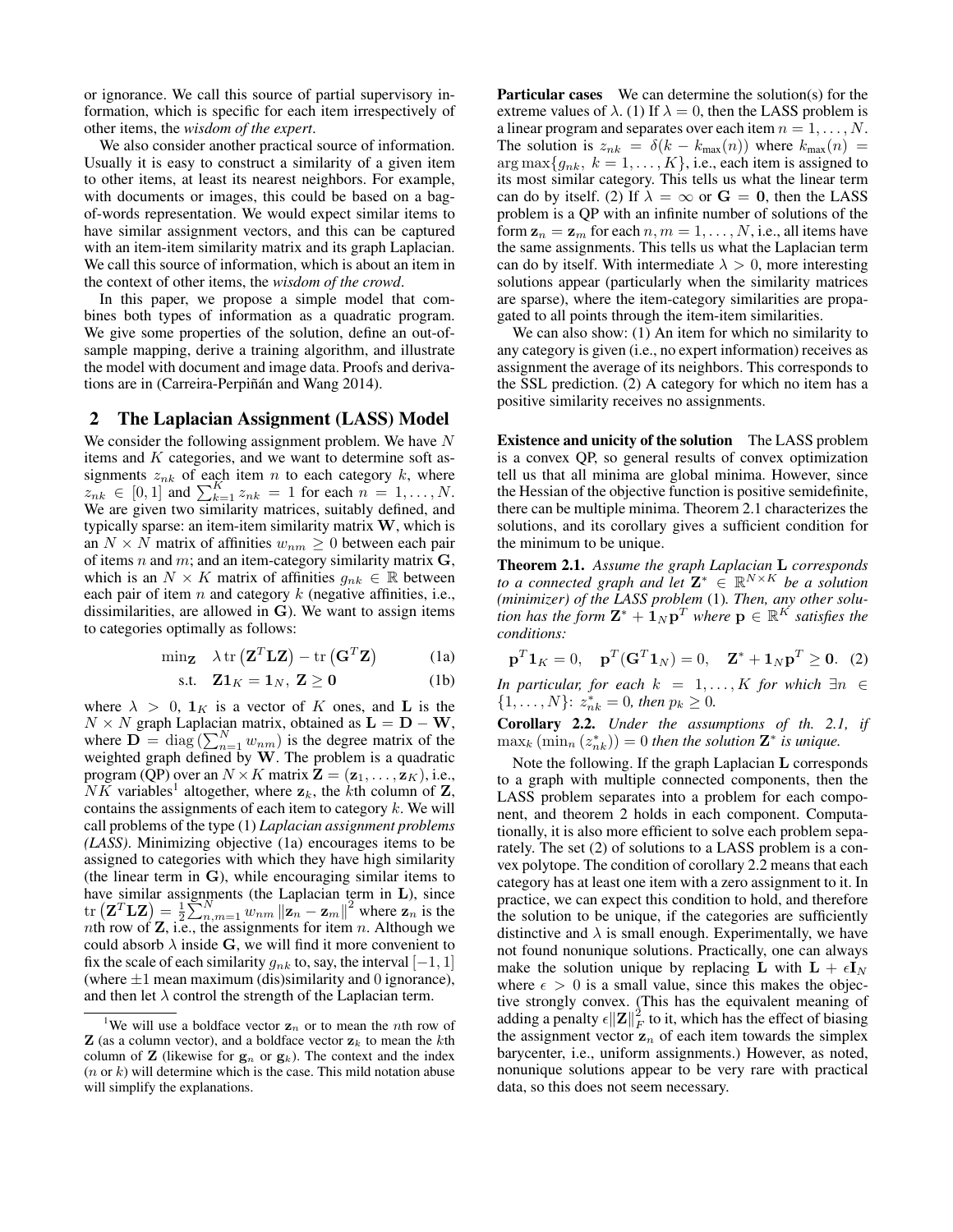# **3 Simple, Efficient Algorithm to Solve the QP**

It is possible to solve problem (1) in different ways, but one must be careful in designing an effective algorithm because the number of variables and the number of constraints grows proportionally to the number of data points, and can then be very large. We describe here one algorithm that is very simple, has guaranteed convergence without line searches, and takes advantage of the structure of the problem and the sparsity of L. It is based on the alternating direction method of multipliers (ADMM) (Boyd et al. 2011). The basic idea is to introduce new variables  $Y$  that replace the inequalities with an indicator function, construct the augmented Lagrangian (using a penalty parameter  $\rho > 0$ ) and cyclically update the primal variables  $Z$ , the auxiliary variables  $Y$ , and the Lagrange multipliers for the constraints ( $\nu$  and U). The success of this crucially relies on being able to compute efficiently the update of Z, which involves a large linear system of NK equations. We capitalize on the sparsity structure of the problem by applying a direct linear solver using the Schur's complement and caching the Cholesky factorization of L. Solving our system can be shown to be equivalent to solving  $K$  systems of  $N$  equations where the coefficient matrix is the same for each system and besides is constant and sparse, equal to  $2\lambda \mathbf{L} + \rho \mathbf{I}$ . In turn, these linear systems may be solved efficiently in one of the two following ways: (1) preferably, by caching the Cholesky factorization of this matrix (using a good permutation to reduce fill-in), if it does not add so much fill that it can be stored; or (2) by using an iterative linear solver such as conjugate gradients, initialized with a warm start, preconditioned, and exiting it before convergence, so as to carry out faster, inexact Z-updates. In either case, the resulting step over  $\bf{Z}$  becomes linear in  $NK$ .

The final algorithm is as follows. The input are the affinity matrices  $G_{N\times K}$  and  $W_{N\times N}$ , from which we construct the graph Laplacian  $L_{N\times N}$ . We then choose  $\rho > 0$  and set

$$
\mathbf{h} = -\frac{1}{K}\mathbf{G}\mathbf{1}_K + \frac{\rho}{K}\mathbf{1}_N \qquad \mathbf{R}\mathbf{R}^T = 2\lambda\mathbf{L} + \rho\mathbf{I}.
$$

The Cholesky factor  $R$  is used to solve linear system  $(3b)$ . We then iterate, in order, eqs.  $(3a)$ – $(3d)$  until convergence:

$$
\nu \leftarrow \frac{\rho}{K} (\mathbf{Y} - \mathbf{U}) \mathbf{1}_K - \mathbf{h}
$$
 (3a)

$$
\mathbf{Z} \leftarrow (\mathbf{2}\lambda \mathbf{L} + \rho \mathbf{I})^{-1} (\rho (\mathbf{Y} - \mathbf{U}) + \mathbf{G} - \nu \mathbf{1}_K^T) \qquad (3b)
$$

$$
\mathbf{Y} \leftarrow (\mathbf{Z} + \mathbf{U})_+ \tag{3c}
$$

$$
U \leftarrow U + Z - Y \tag{3d}
$$

where  $\mathbf{Z}_{N\times K}$  are the primal variables,  $\mathbf{Y}_{N\times K}$  the auxiliary variables,  $U_{N\times K}$  the Lagrange multiplier estimates for **Y**, and  $\nu_{N\times1}$  the Lagrange multipliers for the equality constraints. The solution for the linear system in the Z-update may be obtained by using two triangular backsolves if using the Cholesky factor of  $2\lambda \mathbf{L} + \rho \mathbf{I}$ , or using an iterative method such as conjugate gradients if the Cholesky factor is not available. Convergence of this ADMM iteration to the global minimum of problem (1) in value and to a feasible point is guaranteed for any  $\rho > 0$  (Boyd et al. 2011).

**Theorem 3.1.** At each iterate in updates (3),  $\mathbf{Z1}_K = \mathbf{1}_N$ and  $U \leq 0$ . Upon convergence of algorithm (3), **Z** is a so*lution with Lagrange multipliers*  $\pi = -\nu$  *and*  $M = -\rho U$ .

In practice, the algorithm is stopped before convergence, and  $\mathbf{Z}, \boldsymbol{\pi} = -\boldsymbol{\nu}$  and  $\mathbf{M} = -\rho \mathbf{U}$  are estimates for a solution and its Lagrange multipliers, respectively. The estimate Z may not be feasible, in particular the values  $z_{nk}$  need not be in [0, 1], since this is only guaranteed upon convergence. If needed, a feasible point may be obtained by projecting each row of **Z** onto the simplex (see section 4). We initialize  $\mathbf{Y} = \mathbf{U} = \mathbf{0}$ . We stop when  $\|\mathbf{Z}^{(\tau+1)} - \mathbf{Z}^{(\tau)}\|_1$  falls below a set tolerance (e.g.  $10^{-5}$ ).

Each step in (3) is  $\mathcal{O}(NK)$  except for the linear system solution in (3b). If L is sparse, using the Cholesky factor makes this step  $\mathcal{O}(NK)$  as well, and adds a one-time setup cost of computing the Cholesky factor (which is also linear in  $N$  with sufficiently sparse matrices). Thus, each iteration of the algorithm is cheap. In practice, for good values of  $\rho$ , the algorithm quickly approaches the solution in the first iterations and then converges slowly, as is known with ADMM algorithms in general. However, since each iteration is so cheap, we can run a large number of them if high accuracy is needed. As a sample runtime, for a problem with  $N = 10000$  items and  $K = 10$  categories (i.e., **Z** has  $10<sup>5</sup>$  parameters) and using a 100-nearest-neighbor graph, the Cholesky factorization takes 0.5 s and each iteration takes 0.15 s in a PC. We discuss how to set the penalty parameter  $\rho$  in (Carreira-Perpiñán and Wang 2014).

### **4 Out-of-sample Mapping**

Having trained the system, that is, having found the optimal assignments  $Z$  for the training set items, we are given a new, test item x (for example, a new point  $\mathbf{x} \in \mathbb{R}^D$ ), along with its item-item and item-category similarities  $\mathbf{w} = (w_n)$ ,  $n = 1, ..., N$  and  $g = (g_k), k = 1, ..., K$ , respectively, and we wish to find its assignment  $z(x)$  to each category. Following (Carreira-Perpiñán and Lu 2007), this can be achieved by solving a problem of the form (1) with a dataset consisting of the original training set augmented with x, but keeping Z fixed to the values obtained during training. Hence, the only free parameter is the assignment vector z for the new point x. After dropping constant terms, the optimization problem (1) reduces to the following quadratic program over  $K$  variables:

$$
\min_{\mathbf{z}} \|\mathbf{z} - (\bar{\mathbf{z}} + \gamma \mathbf{g})\|^2 \quad \text{s.t.} \quad \mathbf{z}^T \mathbf{1}_K = 1, \ \mathbf{z} \ge \mathbf{0} \tag{4}
$$
\n
$$
\gamma = \frac{1}{2\lambda(\mathbf{1}_N^T \mathbf{w})} \qquad \bar{\mathbf{z}} = \frac{\mathbf{z}^T \mathbf{w}}{\mathbf{1}_N^T \mathbf{w}} = \sum_{n=1}^N \frac{w_n}{\sum_{n'=1}^N w_{n'}} \mathbf{z}_n
$$

where  $\bar{z}$  is a weighted average of the training points' assignments, and so  $\bar{z} + \gamma g$  is itself an average between this and the item-category affinities. Thus, the solution is the Euclidean projection  $\Pi(\bar{z} + \gamma g)$  of the K-dimensional vector  $\bar{z} + \gamma g$  onto the probability simplex. This can be efficiently computed, in a finite number of steps, with a simple  $\mathcal{O}(K \log K)$  algorithm (Duchi et al. 2008; Wang and Carreira-Perpiñán 2013). Computationally, assuming w is sparse, the most expensive step is finding the neighbors to construct w. With large  $N$ , one should use some form of hashing (Shakhnarovich, Indyk, and Darrell 2006) to retrieve approximate neighbors quickly.

As a function of  $\lambda$ , the out-of-sample mapping takes the following extreme values. If  $\lambda = 0$  or  $w = 0$ ,  $z_k =$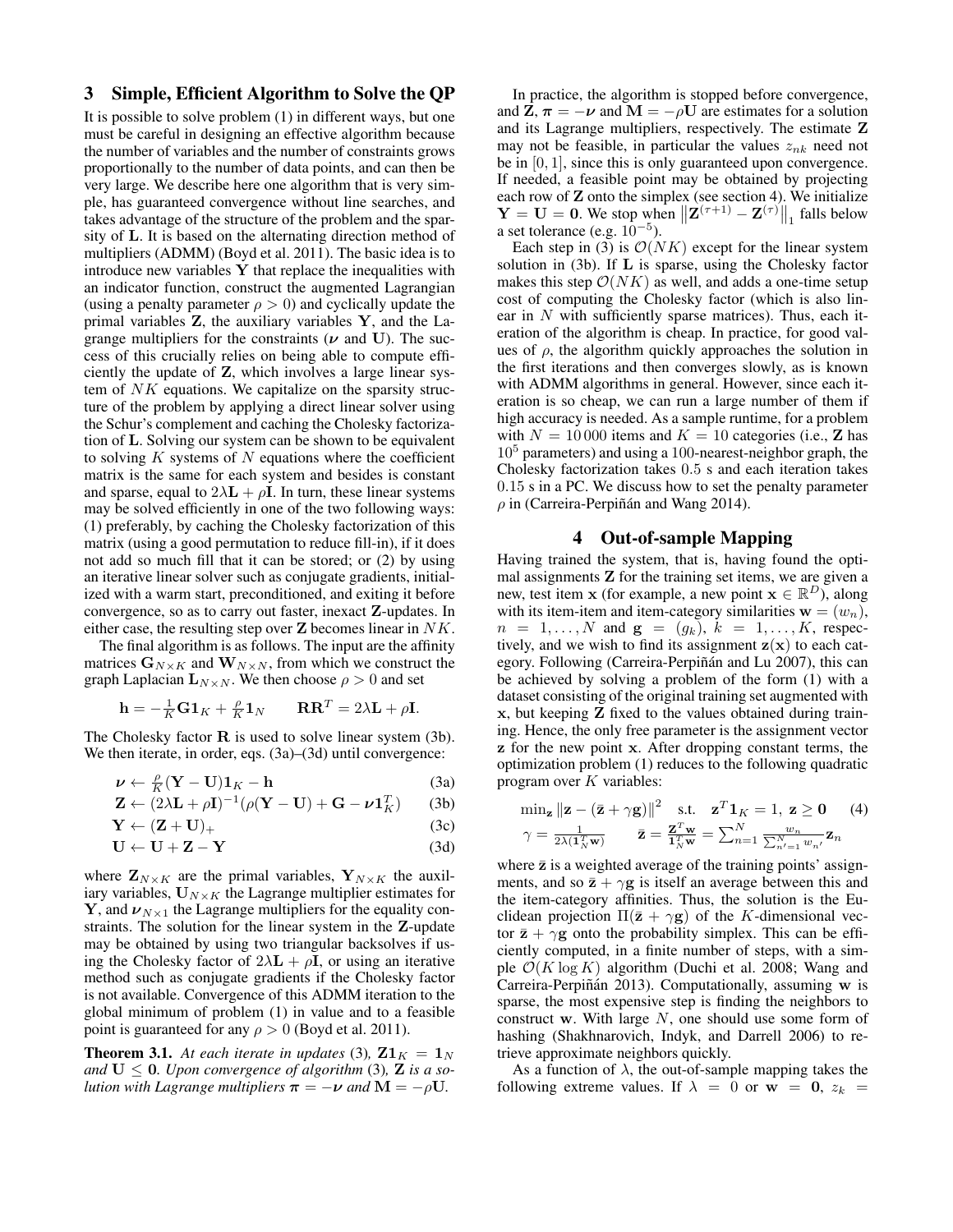$\delta(k - k_{\text{max}})$  where  $k_{\text{max}} = \arg \max\{g_k, k = 1, \ldots, K\},\$ i.e., the item is assigned to its most similar similar category (or any mixture thereof in case of ties). If  $\lambda = \infty$  or  $g = 0$ ,  $z = \bar{z}$ , independently of g. This is the SSL out-of-sample mapping. In between these, the out-of-sample mapping as a function of  $\lambda$  is a piecewise linear path in the simplex, which represents the tradeoff between the crowd  $(w)$  and expert  $(g)$ wisdoms. This path is quite different from the simple average of  $\bar{z}$  and  $g$  (which need not even be feasible), and may produce exact 0s or 1s for some entries.

The out-of-sample mapping offers an extra degree of flexibility to the user, who has the prerogative to set  $\lambda$  to favor more or less the expert vs the crowd opinion, or to explore the entire  $\lambda \in [0,\infty)$  continuum. The user can also explore what-if scenarios by changing g, given the vector w (e.g. how would the assignment vector look like if we think that test item x belongs to category k but not to category  $k$ <sup>'</sup>?).

Note that the out-of-sample mapping is nonlinear and nonparametric, and it maps an input x (given its affinity information) onto a valid assignment vector in the probability simplex. Hence, LASS can also be considered as *learning nonparametric conditional distributions over the categories, given partial supervision*.

# **5 Related Work**

In semisupervised learning (SSL) with a Laplacian penalty (Zhu, Ghahramani, and Lafferty 2003), the basic idea is that we are given an affinity matrix W and corresponding graph Laplacian  $\mathbf{L} = \mathbf{D} - \mathbf{W}$  on N items, and the labels for a subset of the items. Then, the labels for the remaining, unlabeled items are such that they minimize the Laplacian penalty, or equivalently they are the smoothest function on the graph that satisfies the given labels ("harmonic" function). Call  $\mathbf{Z}_u$ of  $N_u \times K$  and  $\mathbb{Z}_l$  of  $N_l \times K$  the matrices of labels for the unlabeled and labeled items, respectively, where  $N = N_l + N_u$ , and  $\mathbf{Z}^T = (\mathbf{Z}^T_u \ \mathbf{Z}^T_l)$ . To obtain  $\mathbf{Z}_u$  we minimize  $\mathrm{tr}\left(\mathbf{Z}^T \mathbf{L} \mathbf{Z}\right)$ over  $\mathbf{Z}_u$ , with fixed  $\mathbf{Z}_l$ :

$$
\min_{\mathbf{Z}_{u}} \text{tr}\left(\mathbf{Z}^{T} \mathbf{L} \mathbf{Z}\right) = \min_{\mathbf{Z}_{u}} \text{tr}\left(\left(\frac{\mathbf{Z}_{u}}{\mathbf{Z}_{l}}\right)^{T} \left(\frac{\mathbf{L}_{u}}{\mathbf{L}_{u}^{T}} \frac{\mathbf{L}_{ul}}{\mathbf{L}_{l}}\right) \left(\frac{\mathbf{Z}_{u}}{\mathbf{Z}_{l}}\right)\right)
$$
\n
$$
= \min_{\mathbf{Z}_{u}} \text{tr}\left(\mathbf{Z}_{u}^{T} \mathbf{L}_{u} \mathbf{Z}_{u} + 2\mathbf{Z}_{l}^{T} \mathbf{L}_{ul}^{T} \mathbf{Z}_{u}\right) + \text{constant}
$$
\n
$$
\Rightarrow \mathbf{Z}_{u} = -\mathbf{L}_{u}^{-1} \mathbf{L}_{ul} \mathbf{Z}_{l} = \mathbf{L}_{u}^{-1} \mathbf{W}_{ul} \mathbf{Z}_{l}.\tag{5}
$$

Thus, computationally the solution involves a sparse linear system of  $N_u \times N_u$ . An out-of-sample mapping for a new test item x with affinity vector w wrt the the training set can be derived by SSL again, taking  $\mathbf{Z}_l$  of  $N \times K$  as all the trained labels (given and predicted) and  $\mathbf{Z}_u = \mathbf{z}^T$  as the free label. This gives a closed-form expression  $z(x) =$ the free label. This gives a closed-form expression  $\mathbf{z}(\mathbf{x}) = \sum_{n=1}^{N} \frac{w_n}{\sum_{n'=1}^{N} w_{n'}} \mathbf{z}_n$  which is the average of the labels of x's neighbors, making clear the smoothing behavior of the Laplacian. SSL with a Laplacian penalty is very effective in problems where there are very few labeled items, i.e.,  $N_u \gg N_l$ , but the graph structure is highly predictive of each item's labels. Essentially, the given labels are propagated throughout the graph.

In the special case where the given labels are valid assignments (nonnegative with unit sum), the labels predicted by SSL will also be valid assignments, and we need not subject

the problem explicitly to simplex constraints, which simplifies it computationally. This occurs in the standard semisupervised classification setting where *each item belongs to only one category* and we use the  $z_n$  vectors to implement a 1-of-K coding (e.g. as used for supervised clustering in (Grady 2006)). However, *in general SSL does not produce valid assignments*, e.g. if the given labels are not valid assignments, or in other widely used variations of SSL, such as using class mass normalization (Zhu, Ghahramani, and Lafferty 2003), or using the normalized graph Laplacian instead of the unnormalized one, or using label penalties (Zhou et al. 2004). In the latter case (also similar to the "dongle" variation of SSL; (Zhu, Ghahramani, and Lafferty 2003)), one minimizes the Laplacian penalty plus a term equal to the squared distance of the labeled points (considered free parameters as well) to the labels  $\mathbf{Z}_l$  provided. Thus, this penalizes the labeled points from deviating from their intended labels, rather than forcing them to equal them. This was extended by (Subramanya and Bilmes 2011) (replacing squared losses with Kullback-Leibler divergences and adding an additional entropy term) to learning probability distributions, i.e., where the labels  $\mathbf{Z}_l$  are entire distributions over the  $K$  classes, with each item-class probability specified exactly. All these approaches rely on the following: *they* use provided, specific label values  $\mathbf{Z}_l$  as targets to be (ide*ally) met by the parameters*.

**Relation with LASS** LASS and SSL are similar in that (1) L plays the same role, i.e., to propagate label information in a smooth way according to the item-item graph; and (2) both rely on some given data to learn Z: the similarity matrix G in LASS and the given labels  $\mathbf{Z}_l$  in SSL. LASS and SSL differ as follows. (1) The use of the simplex constraints, necessary to ensure valid assignments, which also means all the assignment values in LASS are interdependent, unlike in the classical SSL, where the prediction for each category can be solved independently. (2) A fundamental difference is in the supervision provided. If in LASS we were given actual labels  $\mathbf{Z}_l$  for some of the items, we would simply use them just as in SSL, and the LASS problem with  $Z_l$  having given assignments would be:

$$
\begin{aligned} \min & \mathbf{z}_u \quad \lambda \operatorname{tr}\left(\mathbf{Z}_u^T \mathbf{L}_u \mathbf{Z}_u + 2 \mathbf{Z}_l^T \mathbf{L}_{ul}^T \mathbf{Z}_u\right) - \operatorname{tr}\left(\mathbf{G}_u^T \mathbf{Z}_u\right) \\ \text{s.t.} \quad \mathbf{Z}_u \mathbf{1}_K &= \mathbf{1}_{N_u}, \ \mathbf{Z}_u \geq \mathbf{0}. \end{aligned}
$$

However, the G term provides soft, partial "labels", and this information differs from (hard) labels  $\mathbf{Z}_l$ . Indeed, when the label to be learned for each item is an assignment vector, the concept of "labeling" breaks down, for two reasons. First, if the number of categories  $K$  is not very small and an item  $n$  has nonzero assignments to multiple categories, in practice it is hard for a user to have to give a value (or tag) for every single relevant category. Giving partial information is much easier, by simply setting  $g_{nk} = 1$  for the most relevant categories, possibly setting  $g_{nk} = -1$  for a few categories, and setting  $g_{nk} = 0$  for the rest (we stick to  $\pm 1$  and 0 similarities for simplicity). Second, because the assignment values are constrained to be in the simplex, *we cannot give actual values for individual entries* (unless we give the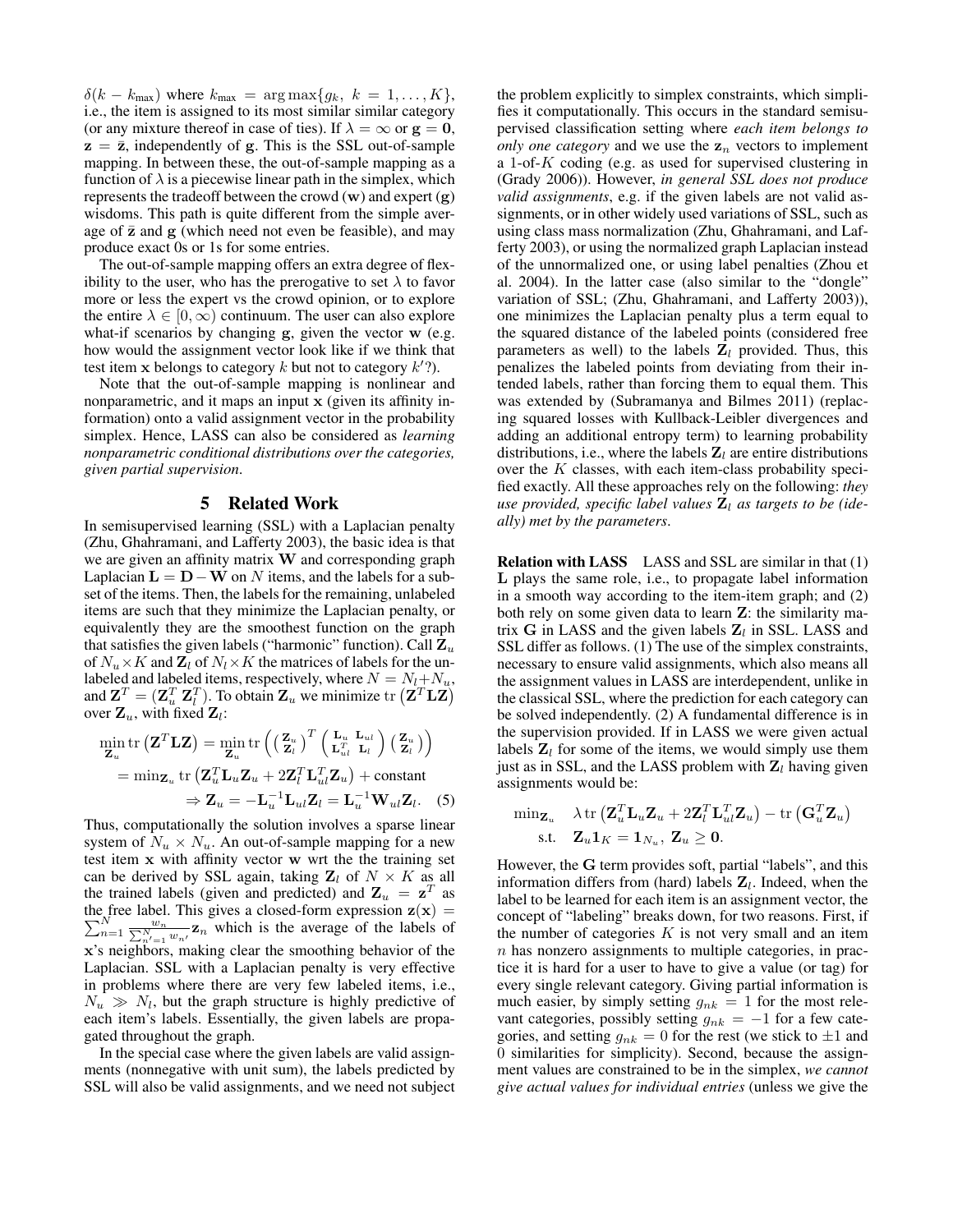entire assignment vector). For example, setting an entry to 1 implicitly forces the other entries to 0. In summary, *the semantics of the item-category similarities in LASS is that, where nonzero, they encourage the corresponding assignment towards relatively high or low values (for positive and negative similarities, respectively), and where zero, they reflect ignorance and are non-committing*, something which is close to a user's intuition, but generally difficult to achieve by setting assignment values directly.

Not being able to commit to specific assignment values, especially where  $g_{nk} = 0$ , also implies that it is not possible to transform meaningfully a given item-category sparse similarity matrix G into an assignment vector. Given a sparse matrix G, if we insist in setting full assignments for each item *n* having a nonzero vector  $\mathbf{g}_n$  (so we can use these with SSL), perhaps the best one can do is to follow this labeling procedure: for each k, set  $z_{nk} = 1$ ,  $\epsilon$  or 0 if  $g_{nk} = 1$ , 0 or −1, respectively, and normalize  $z_n$  (where  $1 \gg \epsilon \geq 0$  is a smoothing user parameter). This forces a zero assignment for each negative-similarity category, and distributes the unit assignment mass over the remaining categories. Obviously, this likely forces many  $z_{nk}$  to wrong values and, as we show in the experiments, works poorly.

The difference between SSL and LASS is clearly seen in the out-of-sample mapping. In SSL, the information provided for a test item is just the vector w of similarities to other items, and the SSL out-of-sample mapping coincides with  $\bar{z}$  in the LASS out-of-sample mapping, i.e., the average of its neighbors' assignments. With LASS, in addition to w we also give the vector g of similarities to categories. If  $g = 0$ , the predictions of LASS and SSL coincide. Otherwise, LASS trades off both w and g. This is particularly important when w is not very informative, e.g. if it has many nonzero entries of similar magnitude, or all entries are very small (an outlying or "new" item).

# **6 Experiments**

We test LASS in: (1) a single-label task (digit recognition), where using assignment vectors is not strictly necessary, but LASS still achieves the best classification performance. (2) Document categorization and image tagging, where learning assignment vectors and using partial labels is necessary.

**Digit recognition** We test LASS in a classification task where each data point has only one valid label. We randomly sample 10000 MNIST digit images (http://yann. lecun.com/exdb/mnist) and compute the 10-nearestneighbor graph with similarities based on the Euclidean distance between images. We then randomly select  $N_l$  images from each of the 0–9 categories and give them the correct label. We compare with a nearest neighbor classifier (NN), one-vs-all kernel support vector machine (KSVM) using RBF kernel of width  $\sigma = 5$  and hinge loss penalty parameter C selected from  $\{10^{-3}, 10^{-2}, 10^{-1}, 1, 10^{1}, 10^{2}, 10^{3}\}\$ and SSL (Zhu, Ghahramani, and Lafferty 2003; Grady 2006) using 1-out-of-10 coding for the labeled points. We also include two variants of SSL: SSL1 (Zhu, Ghahramani, and Lafferty 2003) normalizes the assignments from SSL so that the prior distribution of the different classes is respected.

SSL2 uses the normalized graph Laplacian instead of the unnormalized one in SSL (Zhou et al. 2004). SSL1 and SSL2 improve over SSL but neither of them produce valid assignments (they do not lie on the probability simplex). For LASS and SSL/1/2 we assign each point to the category with the highest prediction value. We let all algorithms use their respective optimal parameters (e.g.  $\lambda$  in LASS is determined by a grid search).

Fig. 1(left) shows the classification error over 20 different labeled/unlabeled partitions of the dataset as a function of  $N_l$  (errorbars not shown to avoid clutter). The accuracy of all algorithms improves as the number of labeled points increase, particularly for NN and KSVM, which are template matchers. But when only few points are labeled, the methods that make use of Laplacian smoothing significantly outperform them. LASS (runtime: 40 s) consistently achieves the best accuracy while producing valid assignments.

**Document categorization** We want to predict assignments of documents to topics, where each document may belong to multiple topics, in the 20-newsgroups dataset of the UCI KDD Archive ( $N = 11269$  documents). We manually add 7 new topics (comp.sys, rec.sport, computer, recreation, politics, science and religion) based on the hierarchical structure and perceived similarity of groups (e.g. comp.sys.ibm.pc.hardware / comp.sys.mac.hardware). This yields  $K = 27$  topics and each document can belong to 1 to 3 topics. To construct feature vectors, we remove words that occur in 5 or fewer documents, and then extract the TFIDF (term frequency  $\times$  inverse document frequency) feature of the documents. We generate the G similarity matrix by randomly selecting  $N_l$  documents from each of the 27 topics, and giving each document one  $+1$  label (the topic it is selected from) and five −1 labels (topics it does not belong to). For SSL, we turn this into assignment labels as described in section 5, and select the smoothing parameter  $\epsilon$  optimally from {0, 0.005, 0.01, 0.02, 0.05, 0.1, 0.2}.

To evaluate the performance, we select for each test document the  $T$  topics to which it has highest predicted assignments (where  $T \in \{1, 2, 3\}$  is the actual number of topics this document belongs to), consider them as predicted label set, and compare them with ground truth labels. We consider it as an error if the predicted label set and the ground truth set differ. NN classification does not apply here because no document is fully labeled. We can apply one-vs-all



Figure 1: Classification error (%) vs number of labeled points for each class on MNIST (left) and 20-newsgroups (right) datasets.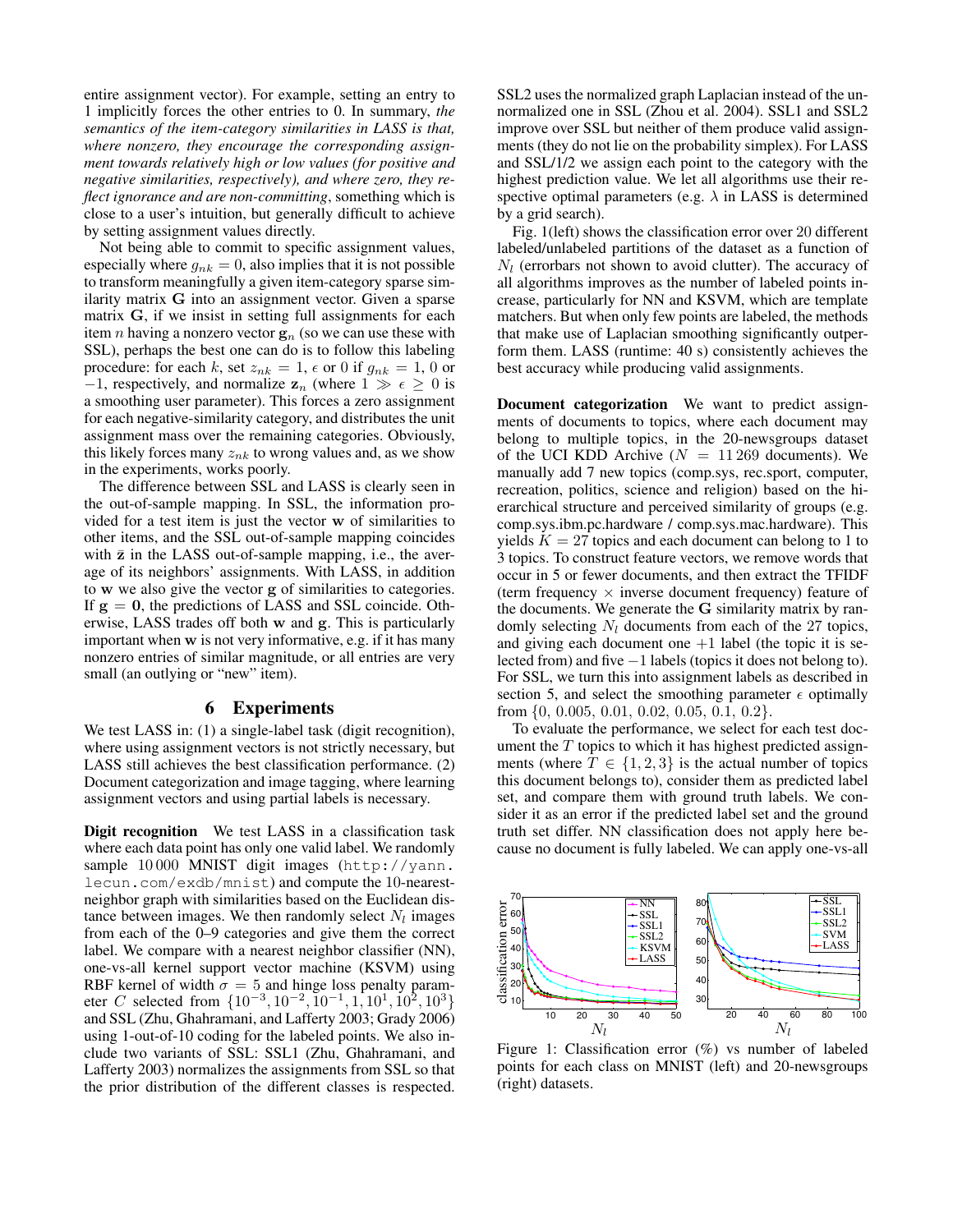

Figure 2: Results on ESP game dataset. *Top*: precision and recall vs number of positive affinities  $n_l$ , at a fixed annotation length 5, averaged over 20 runs. *Bottom*: sample predictions of LASS on test images when  $n_l = 5$ . We show the highest predictions (*Pred.*, in assignment order) up to the number of tags in the ground truth (*GT*, unordered), with **mismatches** in boldface.

linear SVM (hinge loss penalty parameter C selected from  $\{10^{-3}, 10^{-2}, 10^{-1}, 1, 10^{1}, 10^{2}, 10^{3}\}\)$  because we do have training points for each topic. Fig. 1(right) shows the mean classification error over 20 random labeled/unlabeled partitions of the dataset as a function of  $N_l$ . The accuracy of all algorithms again improves when  $N_l$  increases. LASS outperforms all other algorithms at nearly all  $N_l$  values, and, unlike them, always produces valid assignments.

**Image tagging** This task fully benefits from the ability of LASS to handle partial labels, and predict full assignment vectors. In the problem of image tagging, each image can typically be tagged with multiple categories of a large number of possible categories. However, a user will usually tag only a few of the relevant categories for it (e.g. out of laziness) and will miss tagging other categories that would be relevant too. The task given a test image is to predict an assignment vector, i.e., to fill in "soft tags", for all categories. When there are many possible categories, trying to fill in the missing assignments for the partially labeled samples (so we can use SSL to propagate them to the unlabeled samples) is pointless. In contrast, LASS does not require these missing assignments, by conveniently providing zero affinities.

We demonstrate LASS on a subset of the ESP game (von Ahn and Dabbish 2004) images used by (Guillaumin et al. 2009). We select the images in the training set that are tagged

with at least 6 categories (words), resulting in 6 100 images with a total of 267 non-empty categories, with 7.2 categories per image on average. We use the same image feature sets as (Guillaumin et al. 2009) to compute distances between images and build a 10-nearest neighbor graph. We give partial information for 4 600 images and provide item-category affinities for each image in the following way: we give positive affinity (+1) for a random subset of size  $n_l$  from the categories it is tagged with, and give negative affinities  $(-1)$ randomly for 5 out of the 20 most frequent categories it is not tagged with. Providing negative affinities in this way stops the algorithm from concentrating most of the probability mass on the most frequent categories. The other 1 500 images are completely unlabeled and used for testing. SSL fills in missing assignments of the partially labeled samples as described in the document categorization task. Parameters are selected based on grid search for each algorithm.

We evaluate the performance of different algorithms using the precision, recall and F–1 score (averaged over sample images) on the test samples while fixing the annotation length at 5, i.e., each image is tagged with the 5 categories of highest assignment. (Although LASS admits tags as similarity values at test time, we do not use them here.) We vary the number of positive tags  $n_l$  from 1 to 6. Fig. 2 shows the results for SSL and LASS over 20 runs (each with a different random selection of test set and partial affinities). We could not run one-versus-all SVMs because there are no negative samples for most categories. In SSL2, the highest prediction values are nearly always the most frequent categories. We see that LASS greatly improves over SSL, especially when smaller numbers of positive affinities are given.

# **7 Conclusion**

We have proposed a simple quadratic programming model for learning assignments of items to categories that combines two complementary and possibly conflicting sources of information: the crowd wisdom and the expert wisdom. It is particularly attractive when fully labeling an item is impractical, or when categories have a complex structure and items can genuinely belong to multiple categories to different extents. It provides a different way to incorporate supervision to that of traditional semisupervised learning, which is ill-suited for this setting because the similarity information cannot be faithfully transformed into assignment labels.

We expect LASS to apply to problems beyond semisupervised learning, such as clustering, and in social network applications, with image, sound or text data that is partially tagged. It can also be extended to handle tensor data or have additional terms in its objective, for example to represent relations between categories with a category-category similarity matrix, or even to use negative similarities in the itemitem graph. A further application of LASS is to learn probability distributions that are conditional on partial supervisory information, since, in effect, the out-of-sample mapping is a nonparametric mapping from the affinity information to a distribution over categories. Another research direction is to accelerate the convergence of the training algorithm, particularly with large datasets with many categories, where we may expect each row of Z to be sparse.